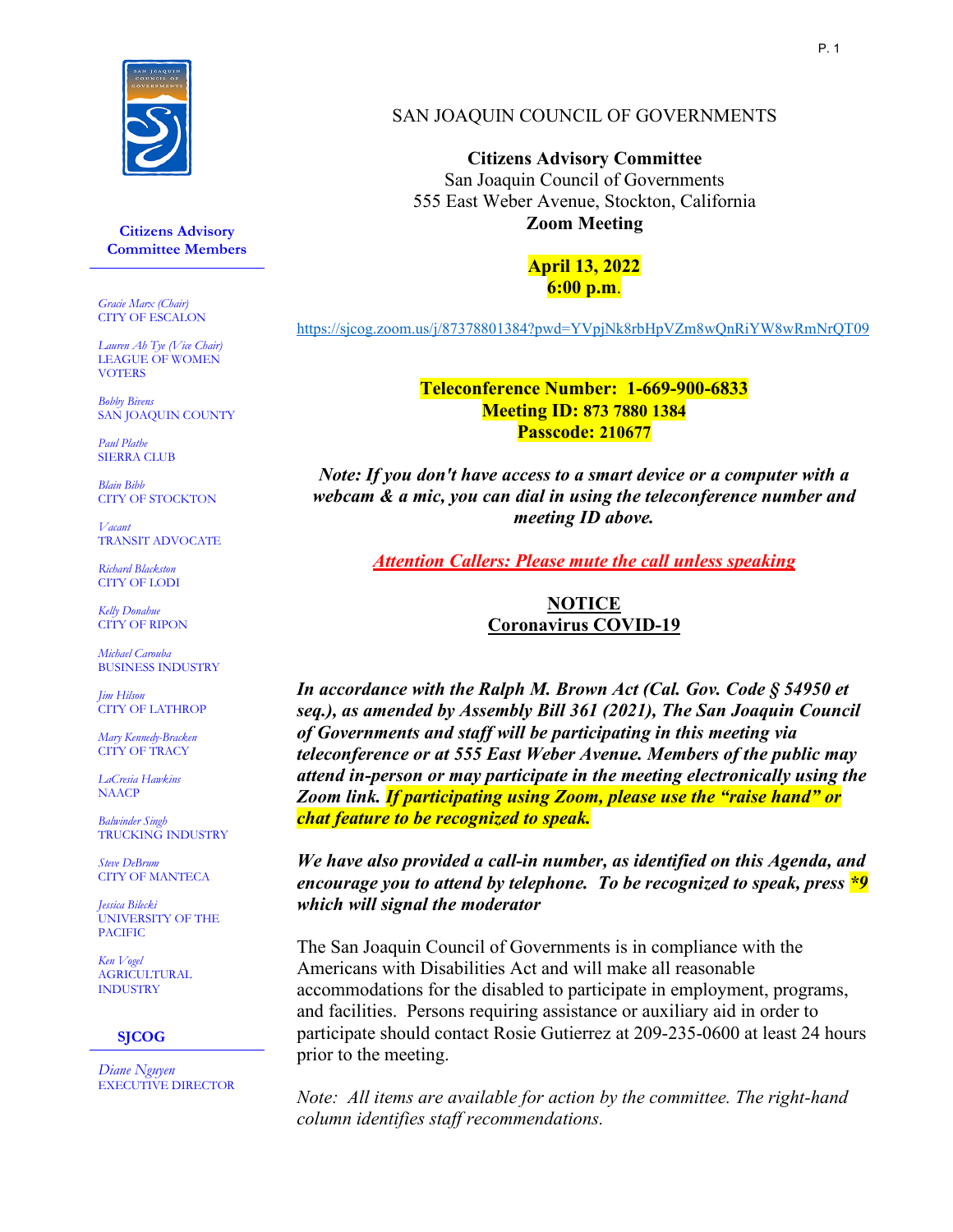# **AGENDA**

#### 1. Call to Order

#### 2. Public Comments

*At this time the public may address the CAC on any non-agenda item that is within the subject matter of this agency. A five-minute maximum time limit will apply to all public comments*

- 3. Teleconference Meetings During a Proclaimed State of **ACTION** Emergency (Tim Kohaya)
- 4. Updates / Requests from the Committee
- 5. Adjournment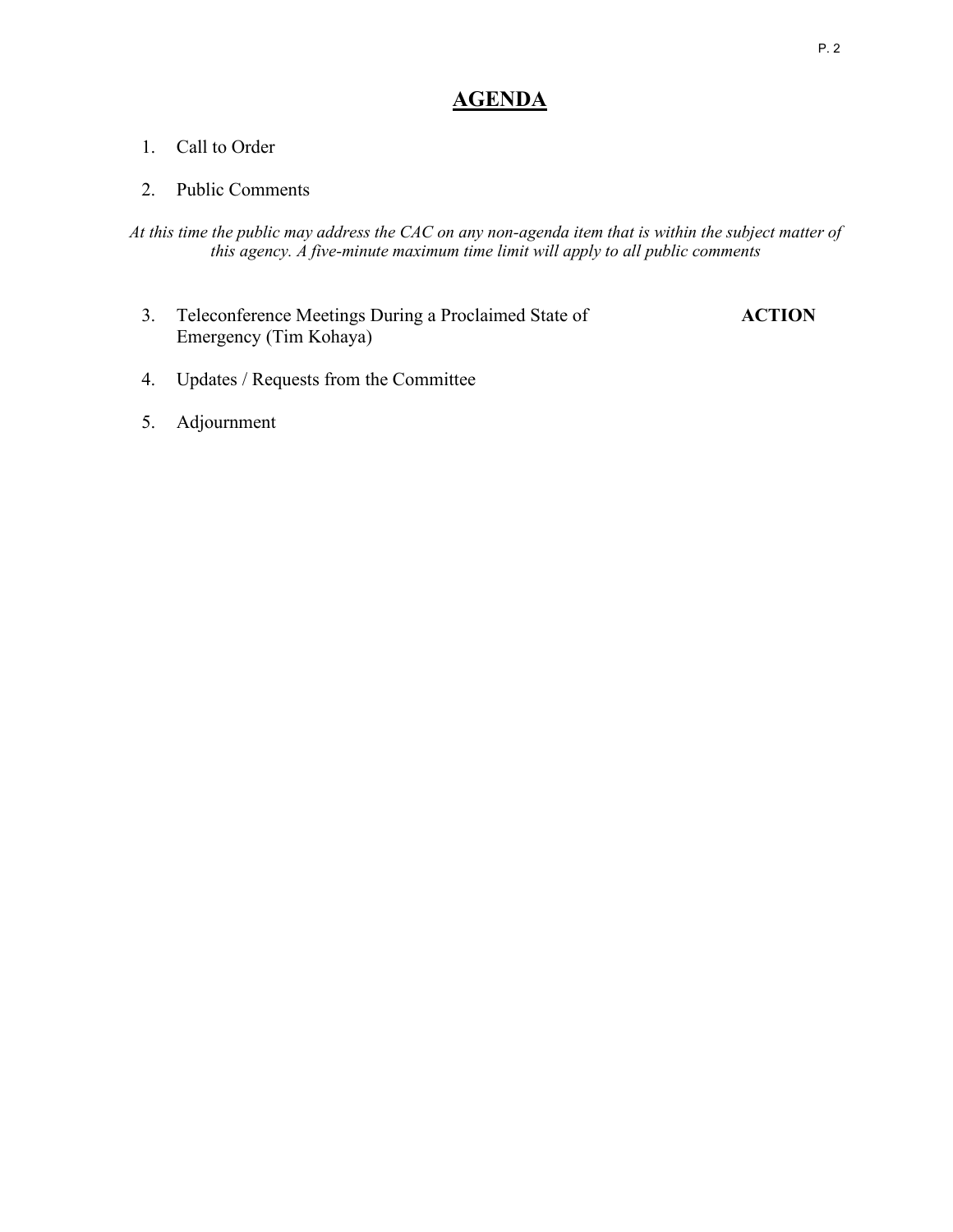# AGENDA ITEM 3

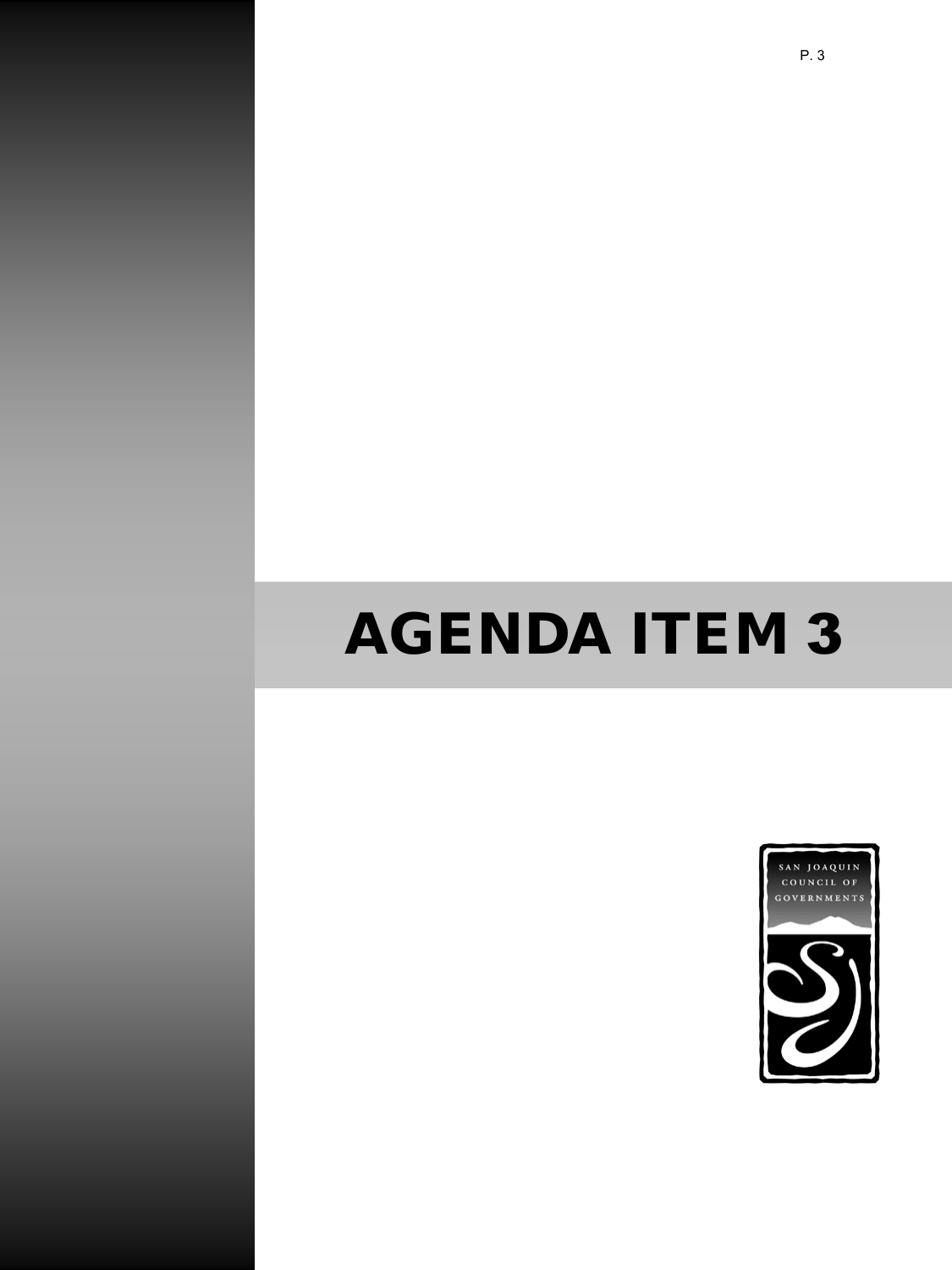P. 4

April 2022 CAC

# **STAFF REPORT**

# **SUBJECT: Continued Teleconference Meetings During a Proclaimed State of Emergency**

# **RECOMMENDED ACTION:** Approve Resolution R-22-72

# **DISCUSSION:**

**SUMMARY:** On March 4, 2020, Governor Newsom declared a State of Emergency to make additional resources available, formalize emergency actions already underway across multiple state agencies and departments, and help the State prepare for a broader spread of COVID-19. The March 4, 2020, State of Emergency remains in effect.

On September 16, 2021, Governor Newsom signed Assembly Bill 361 ("AB 361") into law, amending the Ralph M. Brown Act (Gov. Code, § 54950 *et seq.*) (the "Brown Act"). AB 361 codified certain modified requirements for teleconference meetings held by public agencies, similar to those previously authorized and extended by executive order during the COVID-19 State of Emergency.

On October 28, 2021, the SJCOG Board adopted Resolution Number R-22-17, finding that the requisite conditions existed for SJCOG's legislative bodies to conduct remote teleconference meetings in accordance with the requirements of AB 361.

In conducting meetings under AB 361, SJCOG must continue to post its agenda in the time required by the Brown Act and ensure that the public is able to address the board directly through teleconference means. If a disruption prevents the agency or committee from broadcasting the meeting or receiving public comments in real time, the agency or committee cannot take further action until those functions are restored; any actions taken during such a disruption are subject to legal challenge. (*Id.*)

To continue conducting teleconference meetings in accordance with AB 361, the SJCOG Board (and its committees under the Brown Act) must make findings every 30 days that it has reconsidered the circumstances of the state of emergency and either:

- 1) The state of emergency continues to directly impact the ability of the members to meet safely in person, or
- 2) State or local officials continue to impose or recommend measures to promote social distancing.

Where consecutive regular meetings fall outside the 30-day time frame, the Board or committee should hold a special "AB 361" remote meeting within the 30-day window simply to re-authorize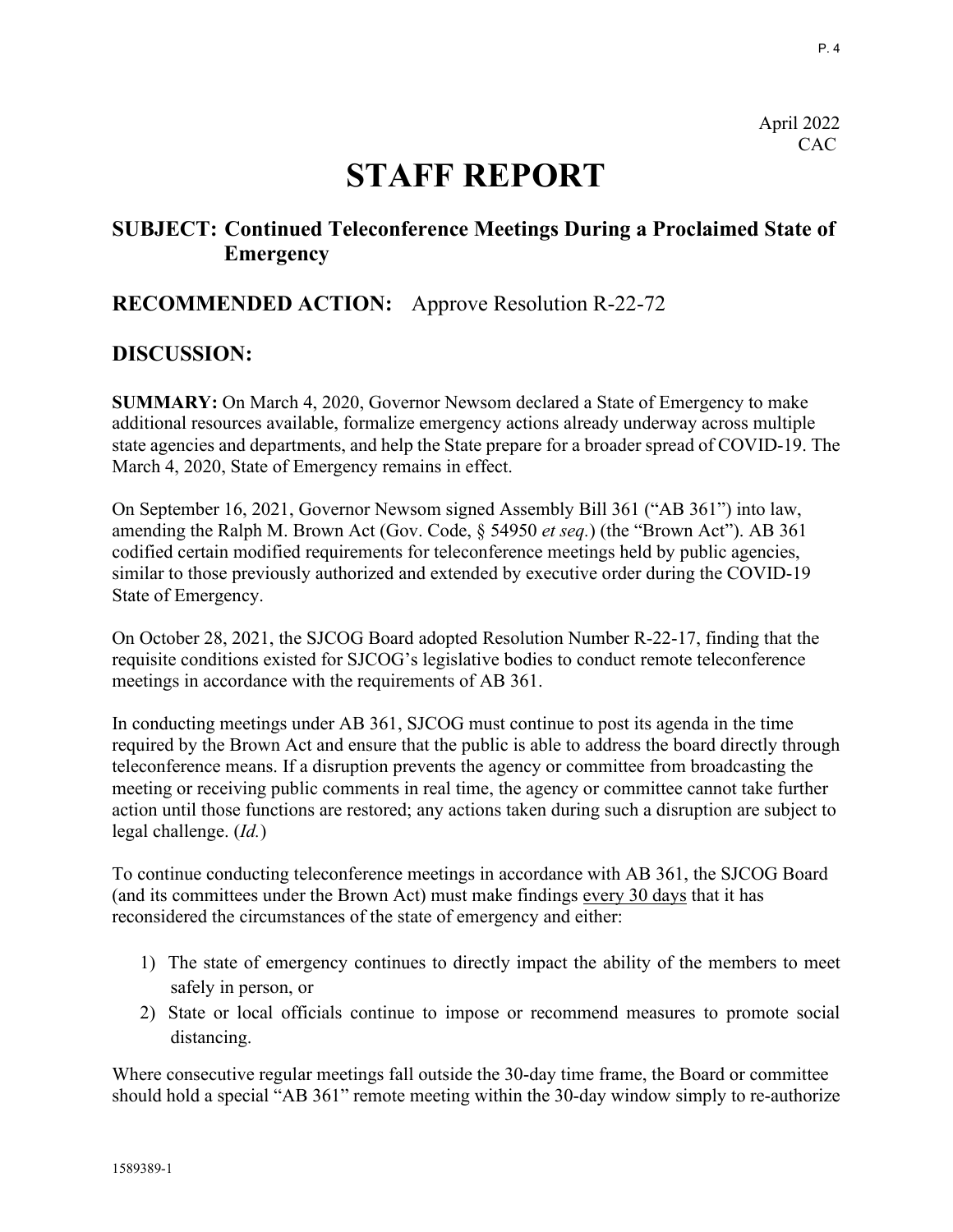the AB 361 exceptions. Without the AB 361 exceptions, the Board or committee will be required to return to normal in-person meetings or provide public access at each remote location under the traditional teleconference rules, as of October 1, 2021. Therefore, if the AB 361 authorization lapses and the Board or a committee wishes to hold a teleconference meeting, it will be required to post agendas and provide public access at each remote location, identify those locations in the agenda, and maintain a quorum of the board within agency boundaries. If a meeting is not held in conformity with AB 361, board members may not teleconference from their residences or other locations which are not open and accessible to the public.

The attached Resolution acknowledges that the March 4, 2020, State of Emergency is currently in effect, and that the ongoing conditions of the State of Emergency directly impact the ability of SJCOG's Board (or its committees) to meet safely in person.

If necessary, additional Resolutions making the requisite findings may be presented at future meetings for consideration. These Resolutions can be included and considered through the Board's/committees consent calendar.

# **FISCAL IMPACT:**

None.

# **ATTACHMENT:**

Resolution

*Prepared by: Rod A. Attebery, General Counsel*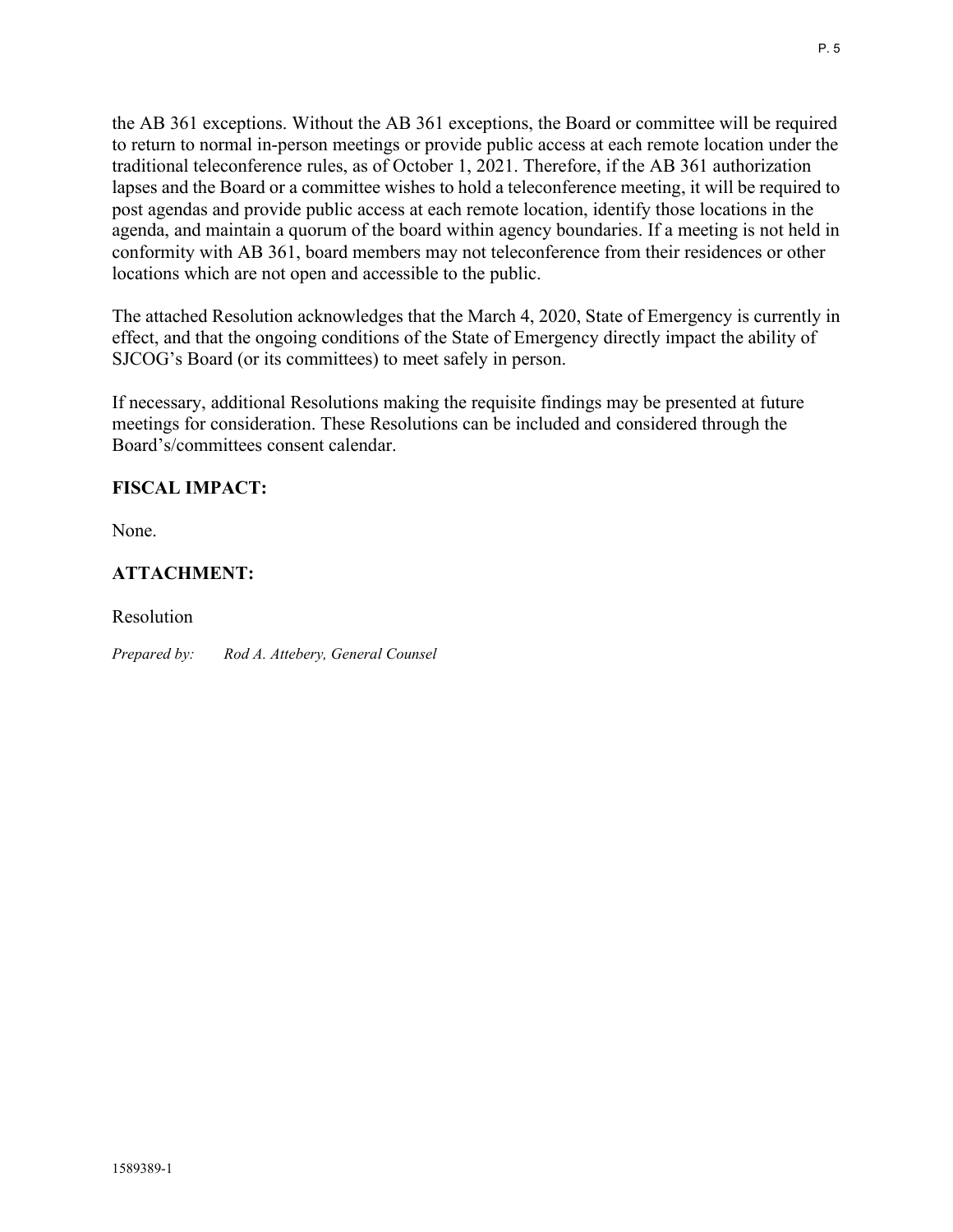

# **RESOLUTION SAN JOAQUIN COUNCIL OF GOVERNMENTS**

# R-22-72

#### **A RESOLUTION OF THE CITIZENS ADVISORY COMMITTEE OF THE SAN JOAQUIN COUNCIL OF GOVERNMENTS (SJCOG) DETERMINING TO CONTINUE CONDUCTING MEETINGS OF THE SJCOG CITIZENS ADVISORY COMMITTEE USING TELECONFERENCING PURSUANT TO GOVERNMENT CODE 54953 AS AMENDED BY AB 361.**

WHEREAS, the San Joaquin Council of Governments ("SJCOG") is committed to preserving and nurturing public access and participation in meetings of the Citizens Advisory Committee; and

WHEREAS, all meetings of SJCOG's legislative bodies are open and public, as required by the Ralph M. Brown Act (Cal. Gov. Code  $54950 - 54963$ ), so that any member of the public may attend, participate, and watch the District's legislative bodies conduct their business; and

WHEREAS, the Brown Act, Government Code section 54953(e), as amended by AB 361 (2021), makes provisions for remote teleconferencing participation in meetings by members of a legislative body, without compliance with the requirements of Government Code section 54953(b)(3), subject to the existence of certain conditions; and

WHEREAS, the SJCOG Citizens Advisory Committee previously adopted a Resolution, Number R-22-16 on October 20, 2021, finding that the requisite conditions exist for the legislative bodies of SJCOG to conduct remote teleconference meetings without compliance with paragraph (3) of subdivision (b) of section 54953; and

WHEREAS, as a condition of extending the use of the provisions found in section 54953(e), the Citizens Advisory Committee must make findings that the Citizens Advisory Committee has reconsidered the circumstances of the state of emergency, and that either the state of emergency continues to directly impact the ability of the members to meet safely in person, or State or local officials continue to impose or recommend measures to promote social distancing.

NOW, THEREFORE, BE IT RESOLVED, that the Citizens Advisory Committee approves:

Section 1. Recitals. The Recitals set forth above are true and correct and are incorporated into this Resolution by this reference.

Section 2. AB 361 Compliance. Citizens Advisory Committee began using teleconferencing in accordance with subdivision (e) of Section 54953 of the Government Code, as amended by AB 361, on October 20, 2021, and have made the requisite findings by majority vote not later than 30 days after October 20, 2021, and every 30 days thereafter.

P. 6